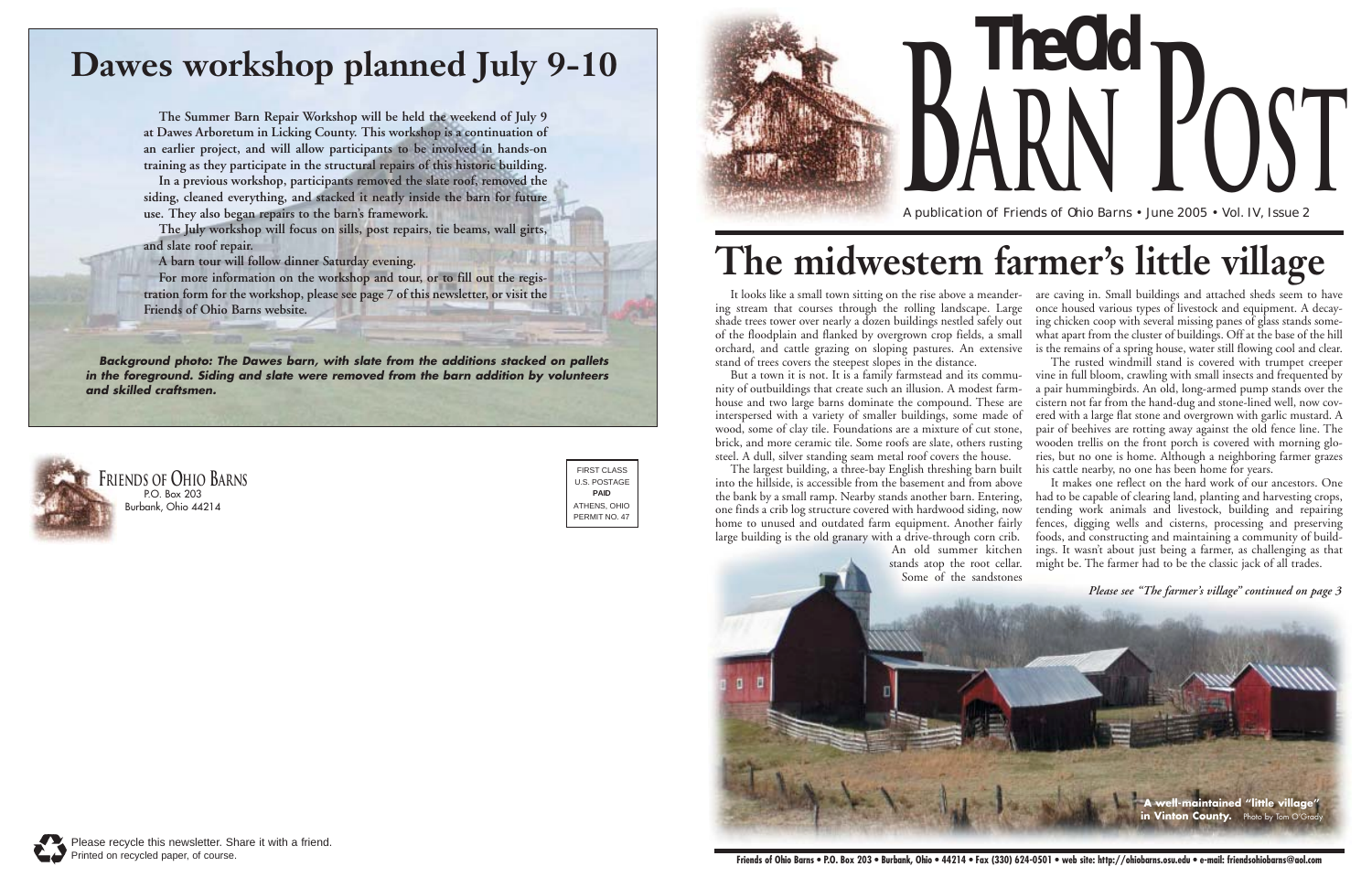Friends of Ohio Barns is pleased to announce the Summer Barn Repair Workshop. From the foundation to the roof, many of our historic timber-framed structures are in need of repairs. This workshop, a continuation of an earlier project at Dawes Arboretum in Licking County, will allow participants to be involved in hands-on training as they participate in the structural repairs of this historic building.

A special addition to the Summer 2005 Workshop is the inclusion of a barn tour featuring "Barn Detectives" Larry Sulzer and Rudy Christian.

The barn workshop will be held the weekend of July 9 and 10 with scheduled repairs to include sills, post repair, replacing a tie beam and wall girts as well as slate roof repair. The original barn, built around 1900, was changed by the addition of two bents in later years as the farm grew and storage needs increased. This addition fell into disrepair, caused in part by alter-

ation to the frame, a change needed to accommodate yet more changing agricultural practices. If nothing had been done to correct the failing frame, this agricultural icon would have joined hundreds like it, becoming a pile of rotting rubble.

Workshop participants are encouraged to bring their framing tools, slate roofing tools and a desire to learn some of the recommended techniques necessary to repair these magnificent structures. If you are a beginner and don't have all the tools necessary, this will be a great time to learn what tools are needed and how to correctly use them to do your own repairs.

Several professional timber framing experts will be involved in this hands-on workshop.

**Workshop, meals, and barn tour:** Number of participants  $\_\_\ x$  \$75 = Total \$

Saturday evening. We will tour a large bank barn with a unique vent system as described by Steve Gordon of the Ohio Historical Society at the Barn Again! workshop in Westerville. Other barns include a barn utilized as a nursery on an early 1900s dairy farm, a 25-by-40-foot barn used to house sheep, and a large gambrel roof barn used in a cow/calf operation. The evening meal and barn tour is

> **Saturday evening meal and barn tour only:** Number of participants  $\_\_\_\ x$  \$25 = Total \$

included with the workshop fee, and is open to non-workshop participants for a reduced fee.

The barn tour will follow dinner world. A narrated wagon tour of the grounds will be held on Saturday, boarding at the Visitors Center at 2 p.m. Following the wagon tour, visitors may wish to tour the Daweswood House Museum prior to joining workshop participants for dinner and the barn tour.

Currently, the Dairy Barn Cultural Arts Center has two unique quilt blocks created specifically for this project. Passion Works of<br>the Athens County the Athens

> Those not wishing to attend the entire workshop may want to spend the afternoon touring the adjacent arboretum's expansive woody plant collections including trees and shrubs from throughout the

Cost for workshop participants is \$75 and includes hands-on instruction, lunch, dinner, the barn tour on Saturday and lunch on Sunday. Cost of the Saturday evening meal and barn tour for non workshop participants is \$25.

This workshop offers an excellent opportunity for both the hands-on person and those who want to understand how to hire the work to be done on their barn.

— Tim Mason

### **Ohio Barns Summer Workshop** also available on the FOB website.)

# **Barn repair workshop set for July 9-10**

Send completed form with check to: Friends of Ohio Barns, PO Box 203, Burbank, Ohio 44214. For more information on this workshop please visit Friends website: http://ohiobarns.osu.edu. For information and directions to The Dawes Arboretum visit their website at http://www.dawesarb.org or phone 1-800-44DAWES.



Photo by Tom O'Grady

**The Dawes Barn the day after the first workshop. The slate roof and hardwood siding have been removed, cleaned and stored in the barn for reuse.** 

| <b>Registration for Friends of</b><br>(Registration forms are a |
|-----------------------------------------------------------------|
|                                                                 |
|                                                                 |
|                                                                 |
| State: <u>Cip:</u>                                              |
|                                                                 |

The Quilt Barns: A Patchwork Path through Athens County is a new tourism project spear-headed by a community of quilters, artists, property owners, civic and social organizations, and businesses working with the Athens County Convention and Visitors Bureau.

The goals of the project are to enhance tourism in Athens County, highlight the heritage of Appalachia, and to help bring attention to historical barns in the county. Twenty quilt blocks were selected by the committee and painted by various community groups.

Sheltered Workshop painted the Passion Flower for a barn in Albany. The United Seniors of Athens painted the Ohio Star for a barn on US 50. Artisans of Nelsonville will be painting the Starbrick pattern for a barn at Hocking College. And the uniquely created Pawpaw block will be put on an area barn to promote the world's largest Pawpaw Festival in Athens County.

Paint has been graciously provided paint for this project by a

local business; however, more materials are needed to complete the remaining blocks. The committee continues to seek sponsors and barn owners for the project. The Ohio Arts Council provided a grant from the Yellow Root Funds to help jump start the project. For more information, contact the Athens County CVB<br>at 1-800-878-9767 or e-mail Linda Hart at or e-mail Linda Hart at lhart@athensohio.com.

—Tom O'Grady



**The quilt block at the Dairy Barn (Southeastern Ohio Cultural Arts Center) in Athens. The "Patchwork Path" project is being headed up by members of Dairy Barn, Athens County Convention and Visitors Bureau, Rural Action, and others.**



Barns across Ohio and the country are disappearing. Lots of barns are disappearing because the farmers that own them don't have enough money to spend to repair the barns. There are other reasons too, like decay, suburban sprawl, fires, and changes in farming equipment.

Also, people are tearing down the barns and taking the wood to use it in new buildings. The old wood is so valuable that salvage dealers are knocking on doors and taking out newspaper ads offering to tear down obsolete barns.

Some are also offering to tear down barns so they can move them to California and rebuild them for things like art galleries and wineries. People in Ohio take barns for granted. However, in California, people will pull over in their cars when they see an old barn and say, "Cool."

Some people are trying to save barns are, like "Friends of Ohio Barns" and other organizations. They are doing this because barns are history to us. We don't want to lose them. If they do disappear, our grandchildren and great grandchildren will never see barns except in books.

## **Patchwork barns piece county's heritage**

*Thank you again (to FOB) for your help and support regarding this project. You helped to open the eyes of my nine-year-old son and the eyes of many other people, too. Now we cheer when we are driving around and see a beautiful barn. None of us take them for granted. Most Sincerely,* 

*Jeff and Mary Knoll, and Michael Knoll*



**Michael Knoll made vanishing barns the focus of a school project. The Knolls live in Summit County.**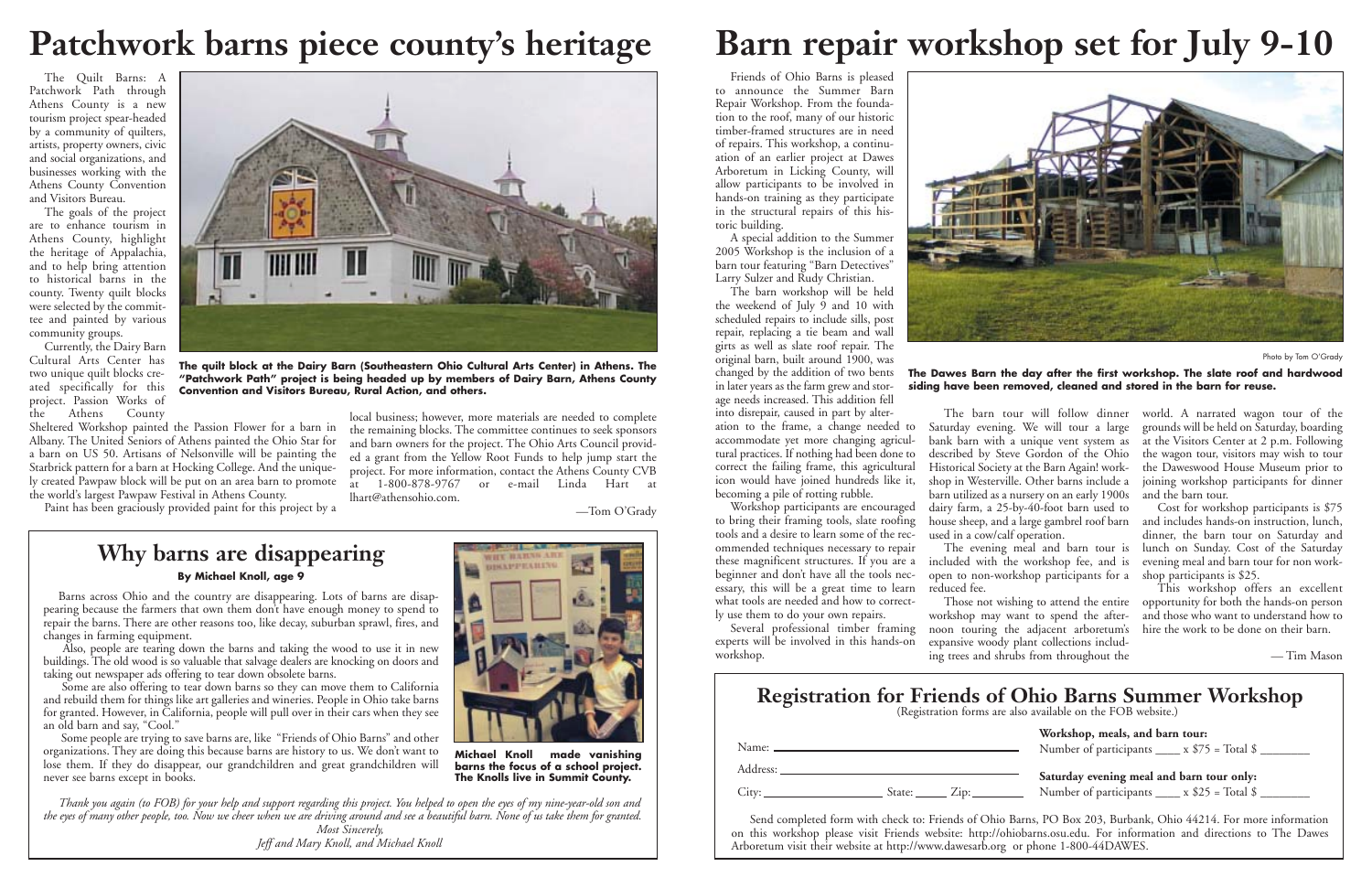Everal Barn, which is an inspiring venue for barn presentations. The workshop and barn tour took place on Monday with presentations by Christina Wilkinson, Steve Gordon, Rudy Christian, Mike Woodford and Ann Christy. Displays included Michigan's Barn of the Year awards, Friends of Ohio Barns and its workshops, the Ashland County barn photos, artist Linda McFarlin and book sales.

The National Barn Alliance is made up of representatives of organizations located nationwide that are concerned for the future of America's historic barns. The group meets once a year to network and share information from the states that participate and hold conference calls each month. For the past four years, the annual meeting has been held in Chicago and included only those representatives. Rudy Christian, Ann Christy, Steve Gordon and Laura Saeger have been representing our state and Friends of Ohio Barns during that time. In addition to the online survey news, Rod Scott reported that the Iowa State Historical Society is creating an exhibit hon-Conference as a traveling exhibit. Our connection with and support of the National Barn Alliance creates many opportunities to network with other states and their programs to save barns. — Laura Saeger

In 2005 the NBA came to Westerville, Ohio and for the first time the meeting was open to anyone who cared enough about barns to come. The workshop was appropriately held at the rehabilitated *Note: To learn more about the National Barn Alliance and their mission statement visit www.uwex.edu/lgc/barns/nbahome.htm.*

The annual meeting took place the following day and one very interesting topic discussed was the effort of John Olson, who is the Barn Again! program director for the National Trust, and Rod Scott of Iowa to make a barn survey form available online. This data compiled on a nationwide level could really give us a better picture of the health of our barns and be useful in our fight to help save more barns. We have our friends in the Michigan Barn Preservation Network to thank for sharing their survey process to help get the Ohio county surveys started. We are very proud that the Ashland County survey efforts were instrumental in contributing to the online form.



oring barns and family farms as well as using a timber frame model similar to the one raised at the 2004 Ohio Barn



en ramp on my bank barn?

**A.** Usually this condition is caused by **Q.** My gutters/downspouts are old and earth pressure and water. These two in disrepair. Should they be replaced major factors account for approximately 85 percent of the problems. It was very common during the 1800s and **A.** YES! Most barns do not have adeinto the early 1900s to push dirt up to quate foundation drainage and water the barn for a ramp and/or build it into a hillside. The compaction of the soil rior face of the wall. Saturated soil is from animals and machinery in con-susceptible to the freeze and thaw cycles junction with poor drainage along the that impact foundations. Also, we find exterior face of the foundation wall over time will lead to its demise.

**Q.** Why is the foundation wall bowing the existing wall and provide a slope of in the area around and below the earth-one-quarter inch per foot and then cover with soil.

> Friends of Ohio Barns wants to expand our resource list of people throughout the state to help our great barn stewards.

A common approach to correcting not provide for positive drainage away this condition would be to modify the from the structure. So always make sure has a tendency to collect along the extethat the grade around the barn will change over time and therefore might

even if I have a large overhang?

earthen ramp with a concrete pad and the grade falls away from the barn. provide for positive drainage along the buried exterior face of the foundation ciated hardware should be part of wall. This can be accomplished by your regular maintenance and installing six-inch perforated drainage checked on a yearly basis for damage, tile at the base of the wall and backfill-blockage and proper alignment. If one ing a trench with gravel to within nine wants to explore another option to inches of grade. In the area directly below the new apron, backfill with tem" can be installed. This system gravel at a 45 degree angle from the consists of perforated pipe in a gravel base of the foundation wall. Then pour bed below grade and underneath the a new eight-inch reinforced concrete drip-line of the roof overhang. It is apron, nine inches below finished then either tied into a dry well and/or grade. Notch the apron five inches into drained to daylight.

Gutters, downspouts and the assoremove water, a "French drainage sys-



## *Dessert bar inspires those with a taste for barns*

The Ashland County Barns and Rural Heritage Society recently invited the public to a photo display of the 1,400-plus barns that have been surveyed and documented in our local Ashland County Historical Society. Approximately 200 guests enjoyed a dessert bar, partaking in a silent auction of donated items, registering for door prizes, and entering a raffle for a chance to win a barn dating and assessment by Rudy Christian.

The importance of the event was demonstrated by the many questions that were asked, the corrections that were given, and several people giving us photos and information on barns that were missed in our survey. Also, seeing many people spending an hour or more intently viewing and studying the photos one by one was very satisfying to our organization.

Possibly the biggest highlight of the day was having a number of retired area farmers spend several hours talking to each other as well as the many "eavesdroppers" that would pause to listen about our local rural heritage (and who knows what else). To see young and old alike show that much interest was very satisfying. (We wish we could have recorded all of those conversations.)

#### — Bob and Nancy Rowland

### **Help wanted!**

Reliable, experienced and practicing contractors, artisans, craftsmen and consultants — we need you!

If you know of anyone in your area who would qualify with experience as a timber framer, roofer, stonemason, barn repair specialist, backhoe operator, barn lifting and bracing expert, barn dismantler or mover, or restoration specialist, please contact Friends of Ohio Barns, and we will add them to our list.

If you would be interested in being a part of this resource list, let us know, and welcome aboard!

If you or anyone you know would just like to volunteer their time with this organization, please contact Friends of Ohio Barns at PO Box 203, Burbank, Ohio 44214 or e-mail friendsohiobarns@aol.com.

### **New members welcome!**

Would you like to help preserve Ohio's rural heritage? You can, by becoming a member of Friends of Ohio Barns!

| Membership fees:     |       |
|----------------------|-------|
| Individual           | \$40  |
| Family               | \$60  |
| Seniors and students | \$35  |
| Lifetime             | \$400 |

All members receive this quarterly newsletter, as well as discounts for the annual conference and barn tour.

## **National Barn Alliance comes to Ohio**

#### **Friends of Ohio Barns Board of Directors**

| President<br>Rudy Christian                                                                           | <b>Wayne County</b>                                                                                 | $(330)$ 624-7282                                                                                 |
|-------------------------------------------------------------------------------------------------------|-----------------------------------------------------------------------------------------------------|--------------------------------------------------------------------------------------------------|
| <b>Vice President</b><br>Tim Mason                                                                    | <b>Licking County</b>                                                                               | $(740)$ 745-2938                                                                                 |
| Secretary<br>Nancy Rowland                                                                            | <b>Ashland County</b>                                                                               | $(419)$ 368-3803                                                                                 |
| <b>Treasurer</b><br>Laura Saeger                                                                      | <b>Wayne County</b>                                                                                 | $(330)$ 624-7282                                                                                 |
| Membership<br>Dan Troth                                                                               | Delaware County                                                                                     | $(740)$ 549-1774                                                                                 |
| Newsletter<br>Tom O'Grady                                                                             | Athens County                                                                                       | $(740)$ 593-7552                                                                                 |
| <b>Board Members</b><br>Gary Wechter<br>Larry Sulzer<br>Ric Beck<br>Gary Clower<br><b>Bob Rowland</b> | <b>Stark County</b><br>Summit County<br>Franklin County<br><b>Trumbull County</b><br>Ashland County | $(330)$ 499-8522<br>$(330)$ 657-2135<br>$(614)$ 898-9461<br>$(330)$ 394-2613<br>$(419)$ 368-3803 |
|                                                                                                       |                                                                                                     |                                                                                                  |

#### **The farmer's village (Continued from page 1)**

The barn is an important icon worth preserving. But the farmstead is a larger story with many more chapters. Each building has its own story. The tools within have sagas of their own.

Weathered and worn leather harnesses, twine from long gone hay bales, rusting milk cans, and the broken grindstone are all characters in the story of the farmstead.

The half dozen empty Mason jars hanging on the jar tree and those lying on the floor of the root cellar all represent seasons of activity in which earlier Ohioans put by their harvest stores. We would do well to do a bit more preserving ourselves, starting with Ohio farmsteads and the culture of farming, for the future of Ohio. Such is the challenge of Friends of Ohio Barns and its supporters.

— Tom O'Grady

**The Everal Barn**

*"I built those stalls and that shed there; I am barber, leech and doctor. I am a weaver, a shoemaker, farrier, wheelwright, farmer, gardener, and when it can't be helped, a soldier.* 

**—** *Travels in the Confederation, 1783*